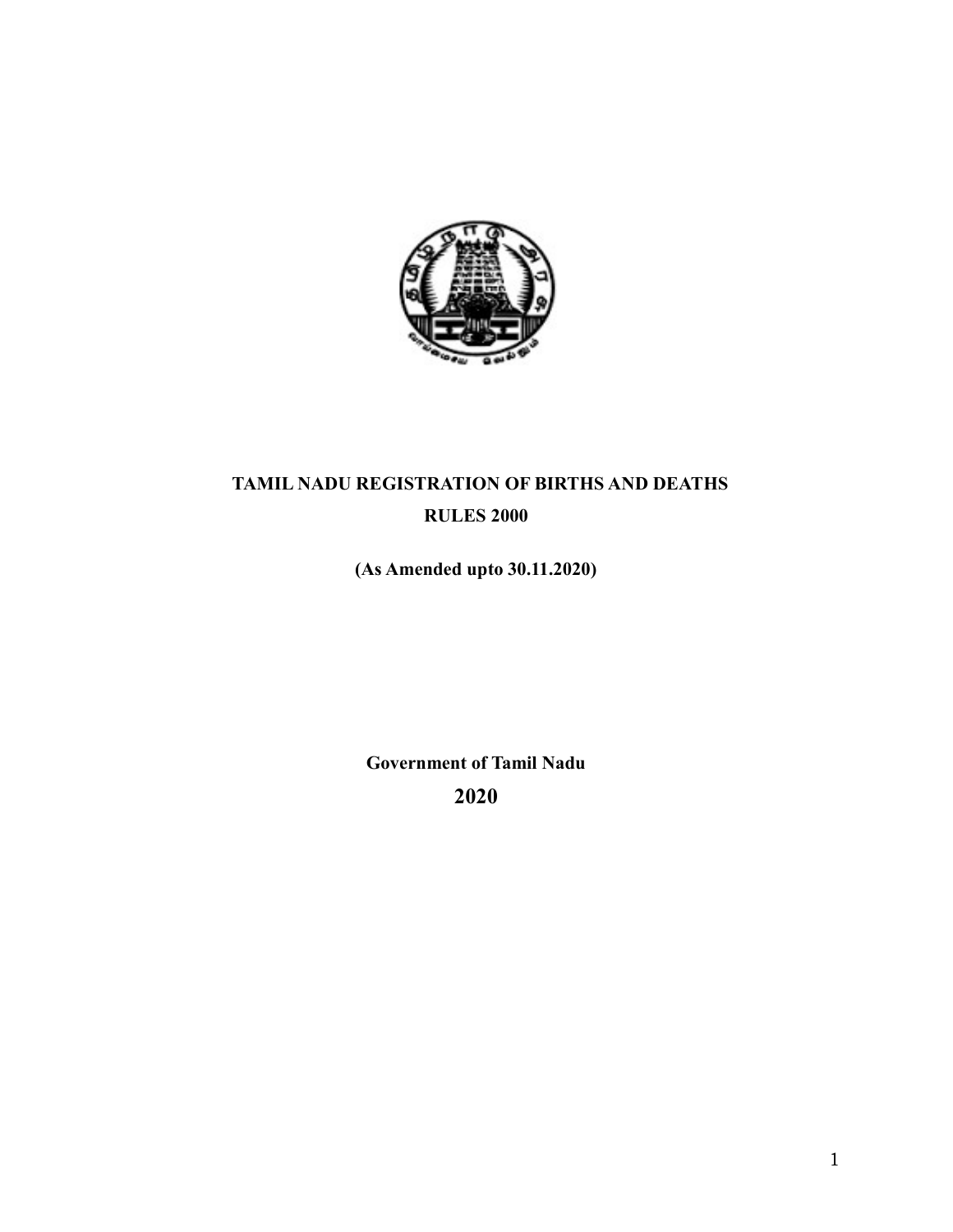# THE TAMIL NADU REGISTRATION OF BIRTHS AND DEATHS RULES 2000 ARRANGEMENTS OF RULES

| <b>Rules</b> | <b>Subject</b>                                                           | <b>Section under</b> |
|--------------|--------------------------------------------------------------------------|----------------------|
|              |                                                                          | <b>Which framed</b>  |
| 1.           | Short title extent and commencement                                      |                      |
| 2.           | Definitions                                                              |                      |
| 3.           | Period of Gestation                                                      | $2(1)$ (g)           |
| 4.           | Submission of Reports                                                    | 4(4)                 |
| 5.           | Forms for giving information of births and deaths                        | 8 or 9               |
| 6.           | Births or Deaths in a vehicle                                            | 8(1)                 |
| 7.           | Notification and Form of Certificate                                     | 10(1)                |
| 8.           | Extracts of registration entries to be given                             | 12                   |
| 9.           | Authority for delayed registration and fee payable thereof               | 13(1)(2)(3)          |
| 10.          | Period for registration of name of the child                             | 14                   |
| 11.          | Correction or cancellation of entry in the register of births and deaths | 15                   |
| 12.          | Form of Register                                                         | 16                   |
| 13.          | Fees and Postal Charges payable                                          | 17                   |
| 14.          | Interval and forms of periodical returns                                 | 19(1)                |
| 15.          | Statistical report                                                       | 19(2)                |
| 16.          | Conditions for compounding offences                                      | 23                   |
| 17.          | The custody, production and transfer of registers and other records      | 30(2)(k)             |
|              | kept by regards                                                          |                      |
| 18.          | Manner of payment of fees                                                | 30(2)(m)             |
|              | Annexure                                                                 |                      |
|              | Forms 1 to 14B                                                           |                      |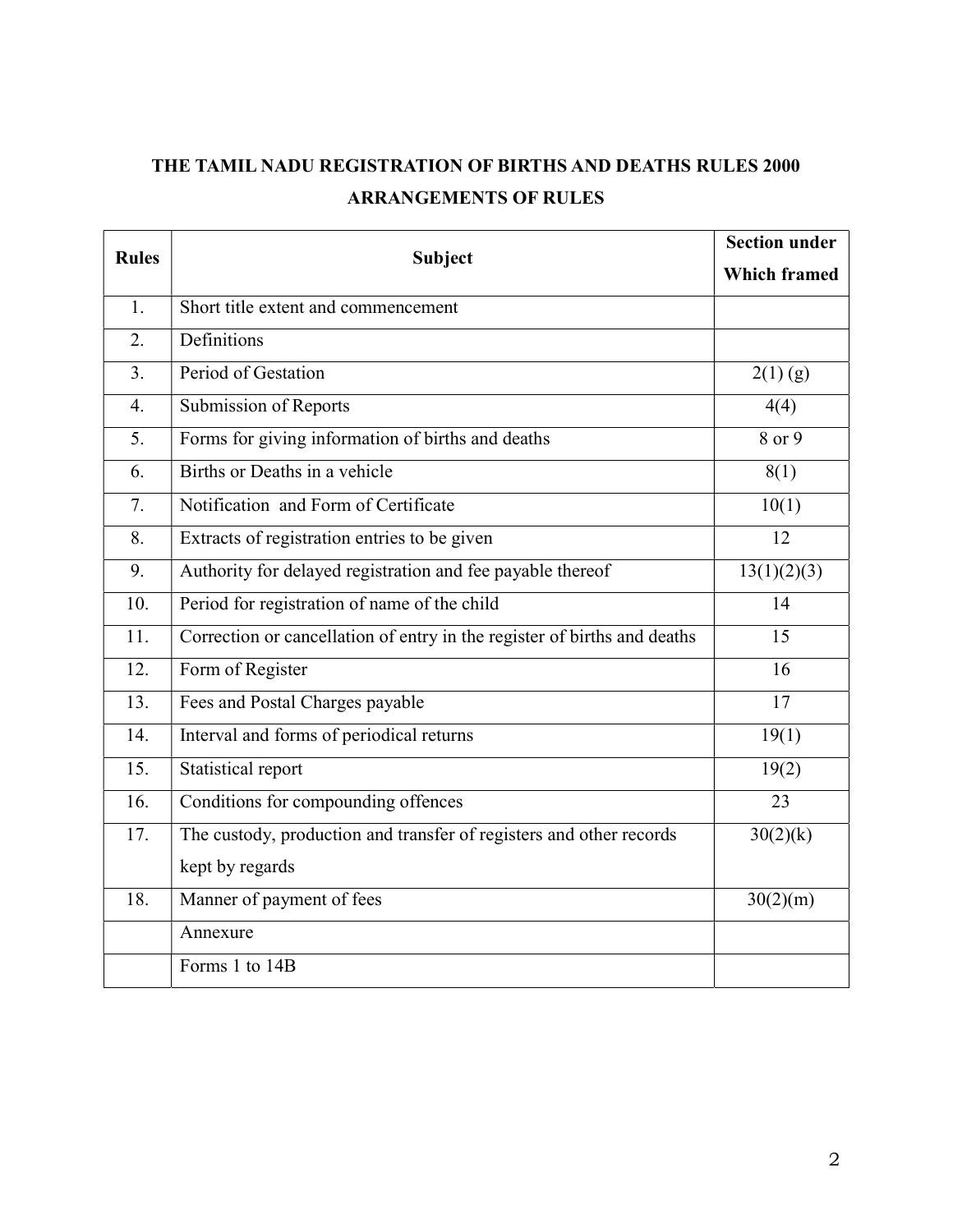# (Published in Tamil Nadu Government Gazette Extraordinary No.976 Part III, Section 1(a) dated 29.12.1999, Page No.1 to 6)

### NOTIFICATIONS BY GOVERNMENT

### HEALTH AND FAMILY WELFARE DEPARTMENT

### TAMIL NADU REGISTRATION OF BIRTHS AND DEATHS RULES, 2000

 $(G.O.Ms.No. 528, Health and Family Welfare (AB-2), 29<sup>th</sup> December 1999)$ 

#### No.SRO A-95(a)/99

In exercise of the powers conferred by section 30 of the Registration of Births and Deaths Act, 1969 ( Central Act 18 of 1969) and in the suppression of the Tamil Nadu Births and Deaths Registration Rules, 1977, the Governor of Tamil Nadu with the approval of the Central Government hereby makes the following rules, namely: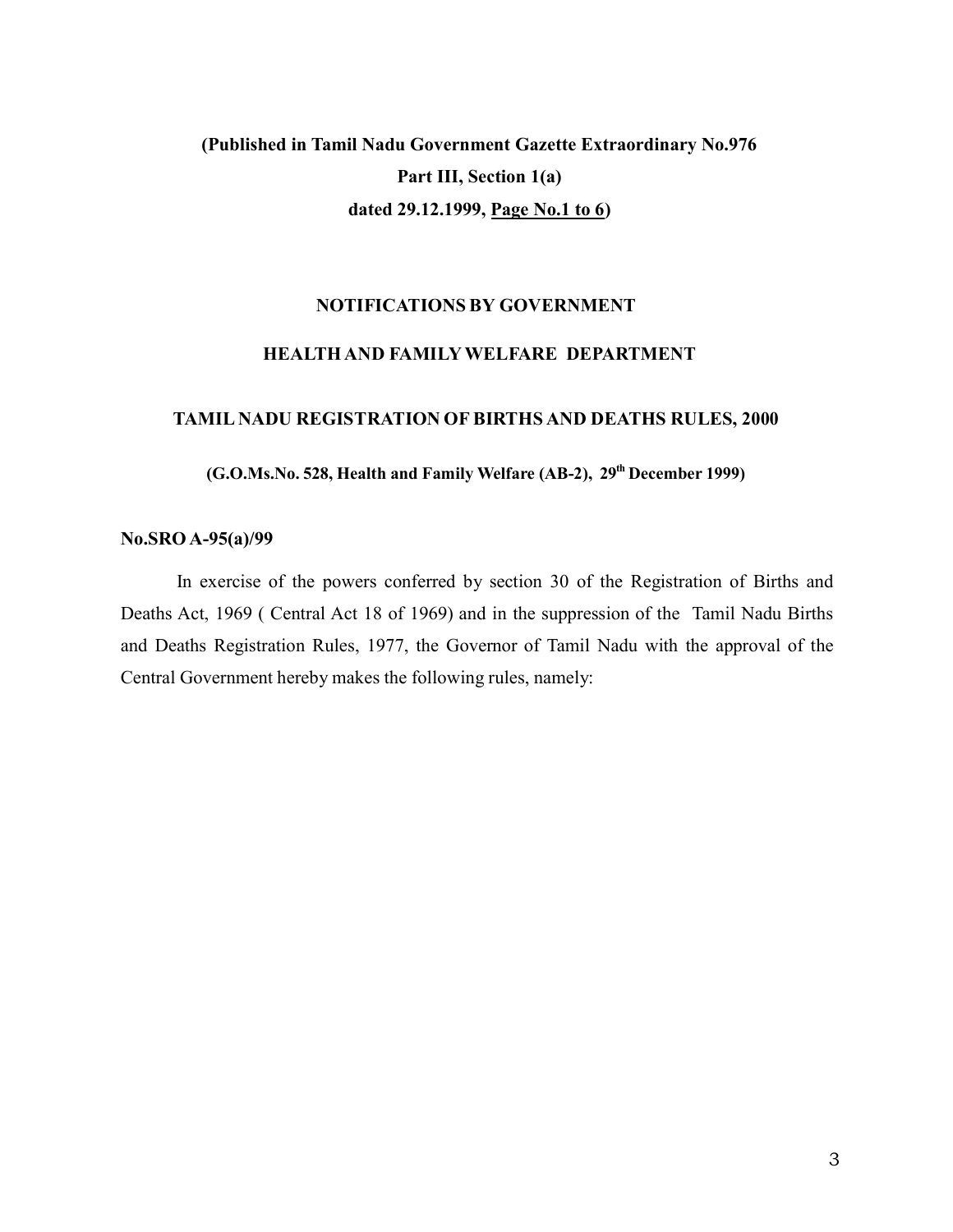1. Short title, extent and commencement: (1) These rules may be called the Tamil Nadu Registration of Births and Deaths Rules, 2000.

(2) These rules shall extend to the whole of the State of Tamil Nadu.

(3) They shall come into force on the  $1<sup>st</sup>$  January 2000.

2. Definitions:- In these rules, unless the context otherwise requires:

(a) "Act" means the Registration of Births and Deaths Act, 1969 (Central Act 18 of 1969)

(b)"Form" means a Form appended to these rules,

- (c) "Government" means the State Government,
- (d) "Section" means a section of the Act.
- (e) "Register" means Register of Births and Deaths.

3. Period of Gestation: The period of gestation for the purposes of clause (g) of subsection(1) of section 2 shall be twenty-eight weeks.

4. Submission of report under sub-section (4) of section  $4:$   $^{-1}$  [The report under sub-section (4) shall be prepared in the prescribed format appended to these Rules and shall be submitted along with the statistical report referred to in sub-section (2) of section 19, to the State Government by the Chief Registrar for every year by the  $31<sup>st</sup>$  July of the year following the year to which the report relates].

5. Form for giving Information of births and deaths: (1) The information required to be given to the Registrar under section 8 or section 9, as the case may be, shall be in  $^{2}[Forms]$ Nos.1, [1A]<sup>3</sup>,2 and 3]<sup>2</sup> for the Registration of a birth, adoption of child, death and still birth respectively, herein after to be collectively called the reporting forms. Information, if given orally shall be entered by the Registrar in the appropriate reporting form and the signature or thumb impression of the informant obtained.

(2) The part of the reporting form containing legal information shall be called as "Legal Part" and the part containing statistical information shall be called as "Statistical Part".

(3) The information referred to in sub-rule (1) shall be given within twenty one days from the date of birth, death or still birth.

1. The expression were substituted for the expression "Form 16"

 2. The expression were substituted for the expression "Form 2, 3 and 4" vide G.O.Ms.No.85 Health &Family Welfare (AB2)Department, dt.29.04.2003

3. The expression "Form 1A" included.

vide G.O.Ms.No.226 Health &Family Welfare (AB2)Department, dt.06.08.2015.

The reporting forms  $(1,1A, 2 \text{ and } 3)$  were amended in vide

G.O.(Ms)No.177 Health and Family Welfare (AB1) Department dated: 30.06.2016,

G.O.D.No.1322 Health and Family Welfare Department dated: 06.12.2006,

G.O.(Ms)No.409 Health and Family Welfare (AB2) Department dated: 16.12.2014,

G.O.(Ms)No.37 Health and Family Welfare (AB2) Department dated: 11.02.2015 ,

G.O.(Ms)No. 257 Health and Family Welfare (AB2) Department dated: 25.08.2015,

G.O.(Ms)No.384 Health and Family Welfare (AB2) Department dated: 27.08.2019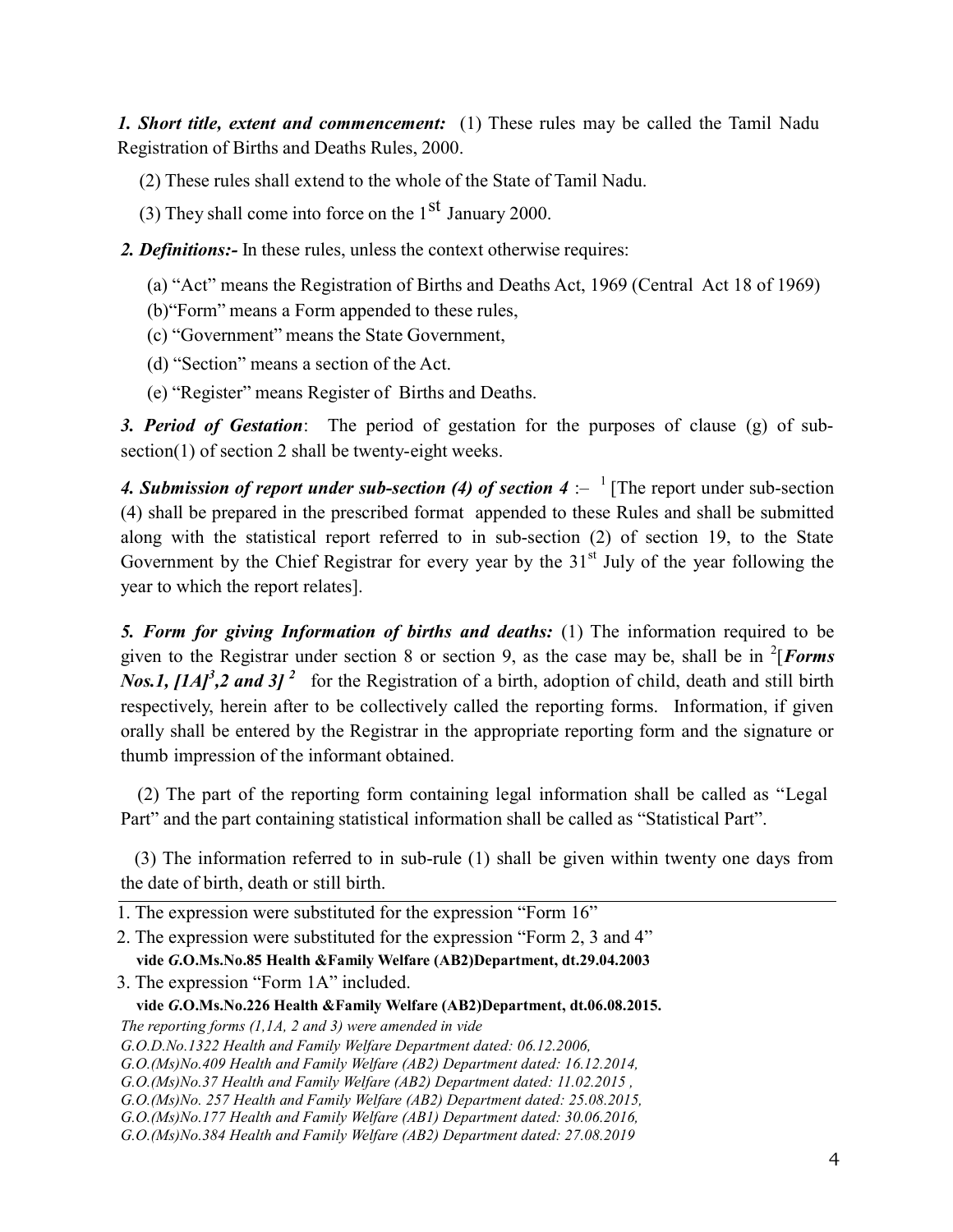6) Birth or Death in a vehicle: (1) In respect of a birth or death in a moving vehicle, the person in-charge of the vehicle shall give or cause to be given the information under sub- section (1) of Section 8 at the first place of halt.

Explanation : For the purpose of this rule, the term "Vehicle" means conveyance of any kind used on land, air or water and includes an aircraft, boat, ship, railway carriage, motor-car, motor – cycle, cart, tonga and rickshaw.

(2) In the case of deaths ( not falling under clauses (a) to (e) of sub-section (1) of section 8) in which an inquest is held, the officer who conducts the inquest shall give or cause to be given the information under sub-section (1) of section 8.

7. Notification and Form of Certificate under section  $10: (1)$  The certificate as to the cause of death required under sub-section (3) of section 10 shall be issued in <sup>1</sup>[Form No.4 or 4A] and the Registrar shall, after making necessary entries in the Register of Births and deaths, forward all such certificates to the Chief Registrar or the Officer specified by him in this behalf by the  $10<sup>th</sup>$  of the month immediately following the month to which the certificate relates

(2) Any person who performs the funeral ceremonies of a person dying in a local area within the jurisdiction of a municipality, panchayat or other local authority or any other area, shall whenever required furnish to the Registrar such information as he possesses regarding the particulars required for registration.

8. Extracts of registration entries to be given under section 12: (1) The extracts of particulars from the register relating to births or deaths to be given to an informant under section 12 shall be in  $^{2}$ [Form No.5 or Form No. 6] as the case may be.

 (2) In the case of domiciliary events of births and deaths referred to in clause (a) of sub- section (1) of section 8, which are reported direct to the Registrar of Births and Deaths, the head of the house or household as the case may be, or in his absence, the nearest relative of the head present in the house may collect the extracts of birth or death from the Registrar within 30 days of its reporting.

(3) In the case of domiciliary events of births and deaths referred to in clause (a) of sub- section (1) of section 8 which are reported by persons specified by the State Government under sub-section (2) of the said section, the person so specified shall transmit the extracts received from the Registrar of Births and Deaths to the concerned head of house, or household, as the case may be, or in his absence the nearest relative of the head present in the house within thirty days of its issue by the Registrar.

<sup>1.</sup> These expressions were substituted for the expressions "5 or 5A".

<sup>2.</sup> These expressions were substituted for the expressions "6 or 7"

vide G.O.Ms.No.85 Health &Family Welfare (AB2)Department, dt.29.04.2003 Form-4 & 5 were amended in vide

G.O.D.No.1322 Health and Family Welfare Department dated: 06.12.2006,

G.O.(Ms)No.409 Health and Family Welfare (AB2) Department dated: 16.12.2014,

G.O.(Ms)No.154 Health and Family Welfare (AB2) Department dated: 25.05.2015 ,

G.O.(Ms)No.177 Health and Family Welfare (AB1) Department dated: 30.06.2016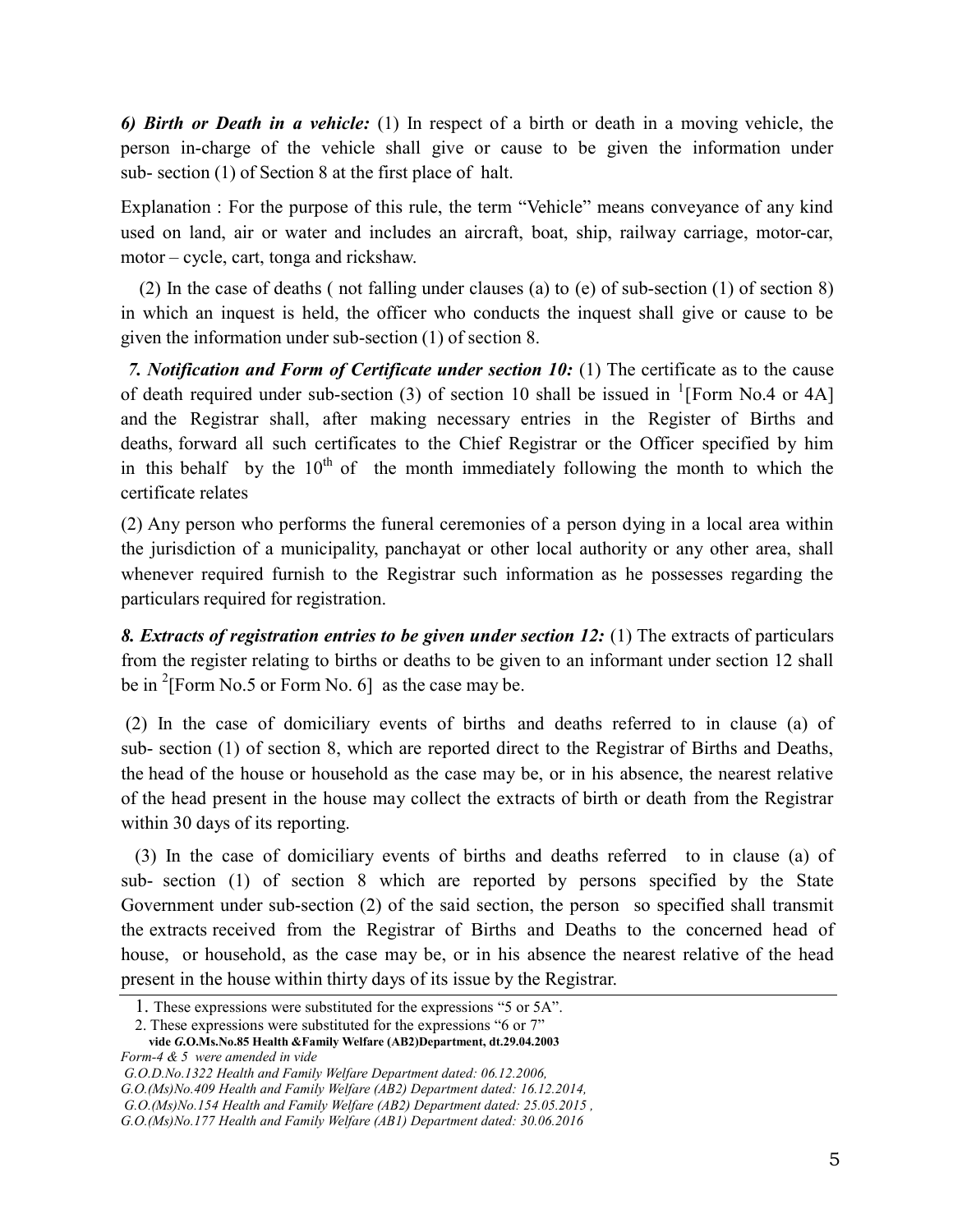(4) In the case of institutional events of births and deaths referred to in clauses (b) and (e) of sub-section (1) of section 8, the nearest relative of the new born or deceased may collect the extract from the officer or person in-charge of the institution concerned within thirty days of the occurrence of the event of birth or death.

 (5) If the extract of birth or death is not collected by the concerned person as referred to in sub-rules (2) to (4) within the period stipulated therein, the Registrar or the officer or person in-charge of the concerned institution as referred to in sub-rule (4) shall transmit the same to the concerned family by post within fifteen days of the expiry of the aforesaid period.

9. Authority for delayed registration and fee payable thereof under section 13: (1) Any birth or death of which information is given to the Registrar after the expiry of the period specified in rule 5, but within 30 days of its occurrence shall be registered on payment of a late fee of <sup>1</sup>[rupees one hundred]

(2) Any birth or death of which information is given to the Registrar after thirty days but within one year of its occurrence, shall in the case of the local authorities specified in column (1) of the Table below, be registered only with the written permission of the officers specified in the corresponding entries in column (2) thereof, on payment of a late fee of  $2$ [rupees two hundred].

| <b>Local Authorities</b>    | <b>Officers</b>             |
|-----------------------------|-----------------------------|
|                             |                             |
| Village Panchayat           | Village Panchayat President |
| Town Panchayat              | <b>Executive Officer</b>    |
| Cantonment                  | $-DO$                       |
| Municipality                | Commissioner                |
| Corporation                 | $-D0$                       |
| Neyveli Lignite Corporation | Chief Health Officer        |
|                             |                             |

TABLE **TABLE** 

(3)  $\rm{^{4}[Any\,birth\,$  or death which has not been registered within one year of its occurrence shall be registered by an order of the Executive Magistrate not below the rank of a Revenue Divisional Officer] and on payment of late fee of  $\frac{3}{7}$ [rupees Five hundred].

 (4) Any person aggrieved by any order made under sub-rule 2, by the officers specified in column (1) of the Table below may, within one month from the date of receipt of such order, prefer an appeal against such order to the authorities specified in the corresponding entries in column (2) thereof.

#### vide G.O.Ms.No.360 Health & Family Welfare (AB2) Department, dated.12.10.2017

4. These words were substituted for the words

Any birth or death which has not been registered within year of its occurrence shall be registered by an order of the "Judicial Magistrate or a Metropolitan Magistrate "

vide G.O.Ms.No.293 Health & Family Welfare (AB2) Department, dated. 02.12.2016

<sup>1</sup>. These words were substituted for the words "rupees Two"

<sup>2.</sup> These words were substituted for the words "rupees Five"

<sup>3.</sup> These words were substituted for the words "rupees Ten"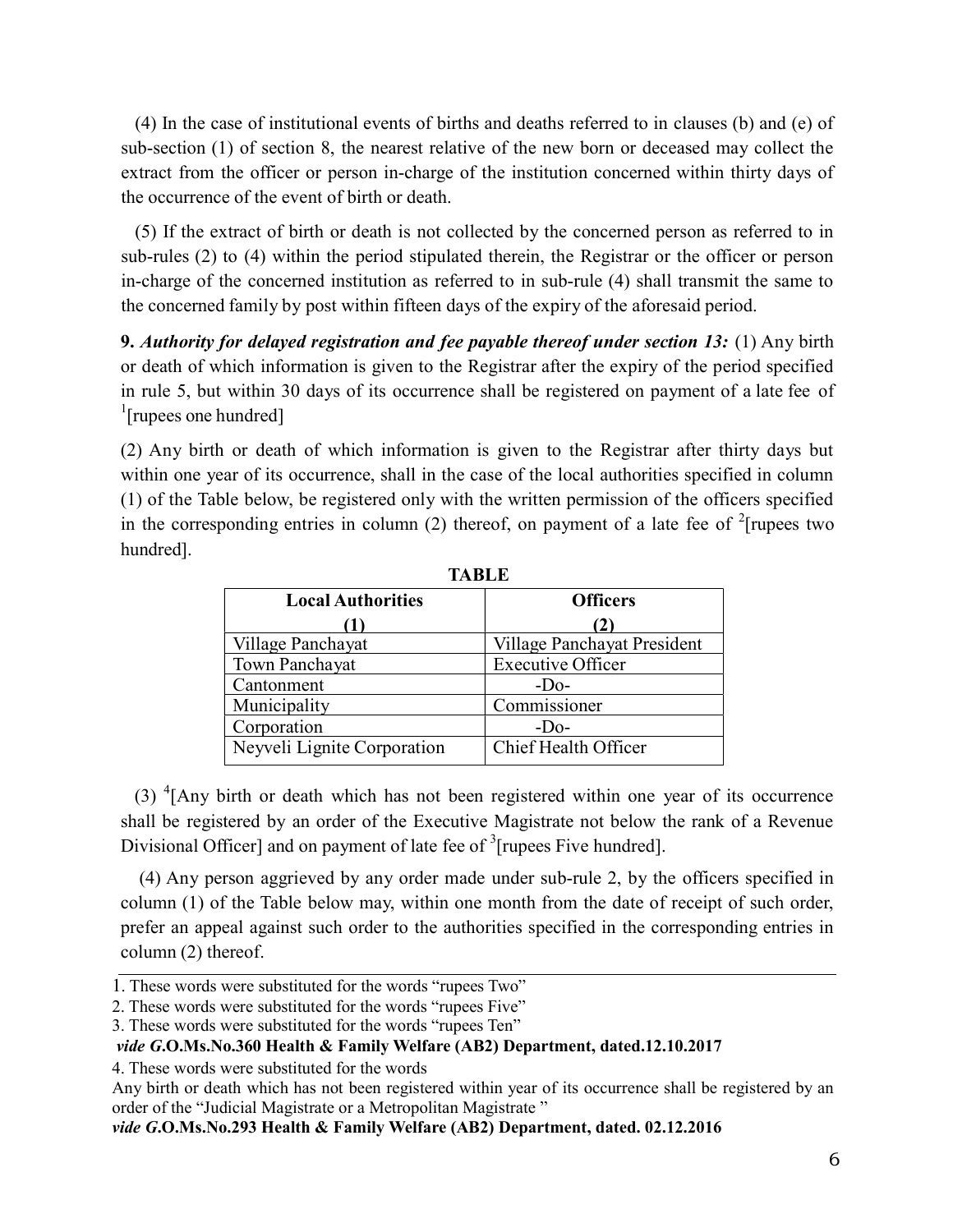| <b>Local Authorities</b>             | <b>Officers</b>               |
|--------------------------------------|-------------------------------|
|                                      | [2]                           |
| Village Panchayat President          |                               |
| <b>Executive Officer</b>             | Revenue Divisional Officer    |
| Revenue Divisional Officer           | District Collector            |
| <b>Executive Officer, Cantonment</b> | $-DO$                         |
| Commissioner of Municipality         | $-DO$                         |
| District Collector                   | Chief Registrar of Births and |
| Commissioner of Corporation          | Deaths                        |
| Chief Registrar of Births and Deaths | Government                    |

TABLE

Provided that the appellate authority may in its discretion allow further time not exceeding one month for preferring any such appeal if it is satisfied that the appellant has sufficient cause for not preferring the appeal in time.

10. Period for the purpose of Section 14: (1) Where the birth of any child had been registered without a name, the parent or guardian of such child shall, within 12 months from the date of registration of the birth of child, give information regarding the name of the child to the Registrar either orally or in writing.

Provided that if the information is given after the aforesaid period of 12 months but within a period of 15 years which shall be reckoned:

(i) in case where the registration had been made prior to the date of commencement of the Tamil Nadu Registration of Births and Deaths Rules, 2000 from such date, or

(ii) in case where the registration is made after the date of commencement of the Tamil Nadu Registration of Births and Deaths Rules, 2000 from the date of such registration, subject to provisions of sub – section (4) of section 23.

<sup>1</sup> ["Provided further that in cases, where the registration had been made prior to the date of commencement of the Tamil Nadu Registration of Births and Deaths Rules, 2000 and the information regarding the name of the child is not given within the time-limit specified in the first proviso, for the purpose of taking action as laid down therein, the parent or guardian of the child shall give the information regarding the name of the child to the Registrar within a further period of five years."]

<sup>1.</sup> This proviso was added vide G.O.(Ms.) No.252 Health and Family Welfare(AB2) Department, dt 18.10.2016.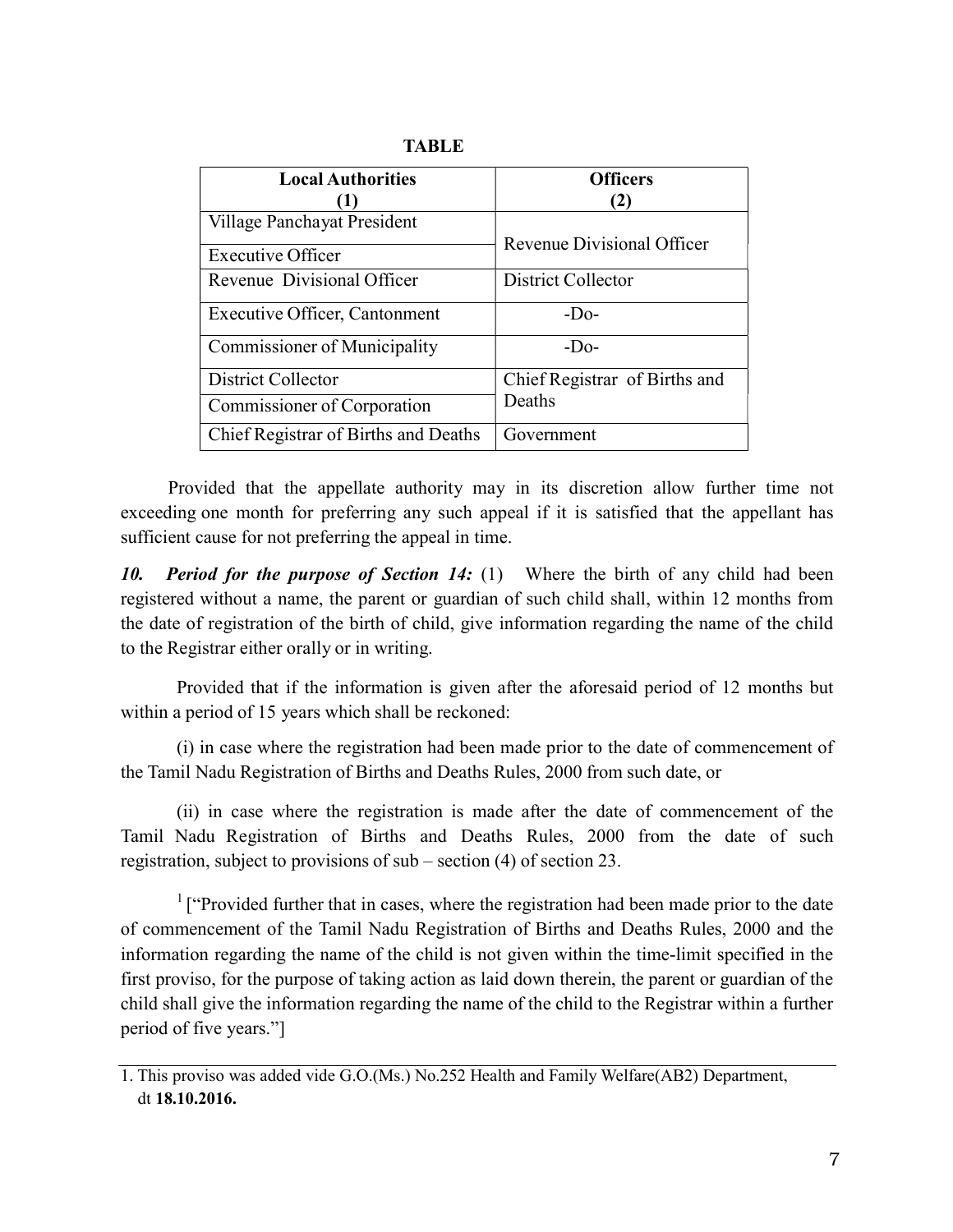the Registrar shall:

(a) if the register is in his possession forthwith enter the name in the relevant column of the concerned form in the birth register on payment of a late fee of  $\frac{1}{2}$  [rupees two hundred]

b) If the register is not in his possession and if the information is given orally, make a report giving necessary particulars, and, if the information is given in writing, forward the same in the case of the local authorities specified in column (1) of the Table below to the officers specified in the corresponding entries in column (2) thereof for making necessary entry on payment of a late fee of  $2$ [rupees two hundred]

| <b>Local Authorities</b>    | <b>Officers</b><br>(2)      |
|-----------------------------|-----------------------------|
|                             |                             |
| Village Panchayat           | Village Panchayat President |
| Town Panchayat              | <b>Executive Officer</b>    |
| Contonment                  | $-Do$ -                     |
| Municipality                | Commissioner                |
| Neyveli Lignite Corporation | Chief Health Officer        |
| Corporation                 | Commissioner                |

| <b>TABLE</b> |  |
|--------------|--|
|--------------|--|

(2) The parent or the guardian, as the case may be, shall also present to the Registrar the copy of the extract given to him under section 12 or a certified extract issued to him under section 17 and on such presentation the Registrar shall make the necessary endorsement relating to the name of the child or take action as laid down in clause (b) of the  $3$ [ first proviso] to sub-rule (1)

<sup>1.</sup> These words were substituted for the words "rupees five"

<sup>2.</sup> These words were substituted for the words "rupees five" vide G.O.Ms.No.360Health&FamilyWelfare (AB2) Department, dated.12.10.2017.

<sup>3.</sup> This expression was substituted for the expression "Provision"

vide G.O.(Ms.) No.252 Health and Family Welfare(AB2) Department, dt 18.10.2016.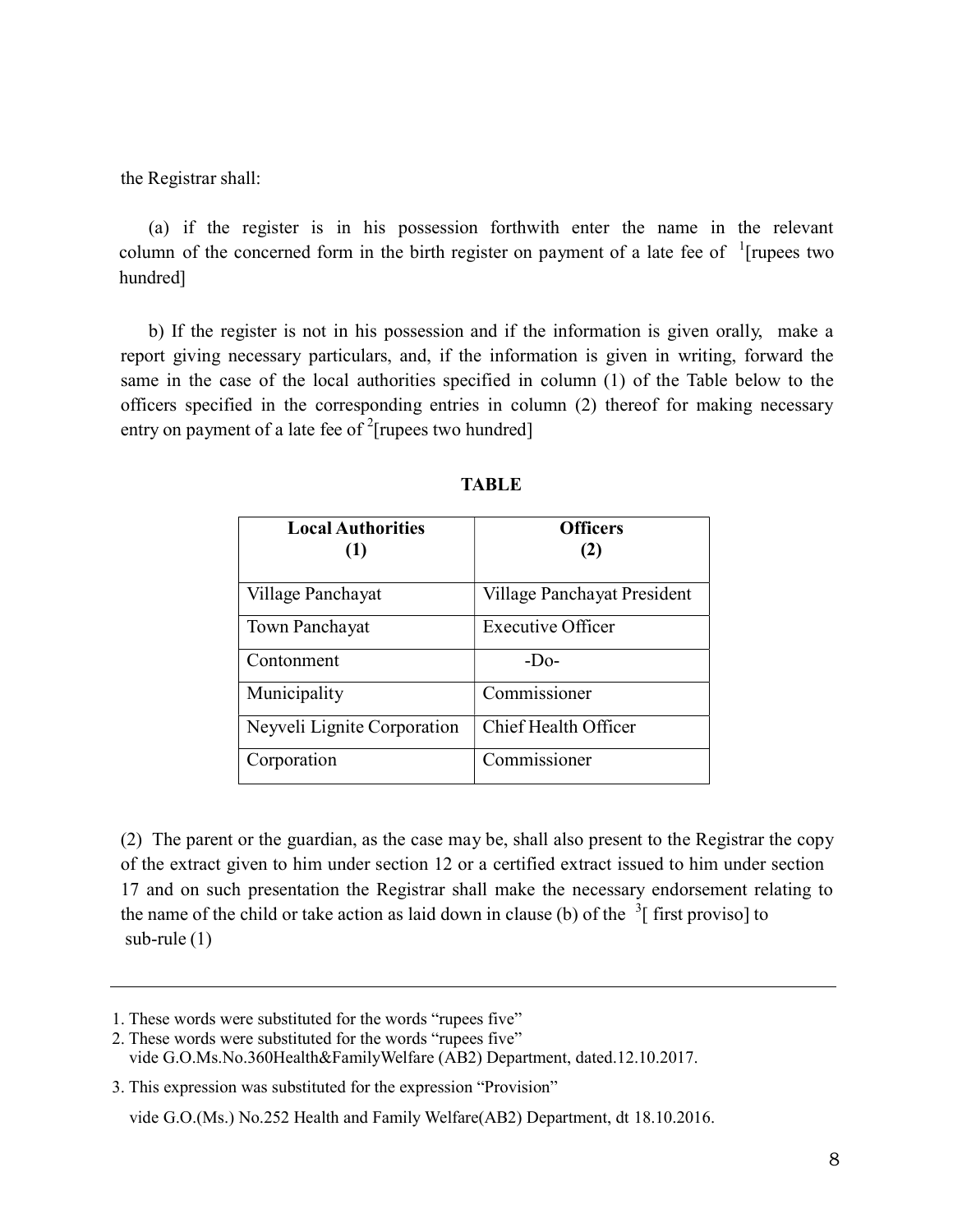### 11. Correction or cancellation of entry in the register of births and deaths under section 15

(1) If it is reported to the Registrar that a clerical or formal error has been made in the register or if such error is otherwise noticed by him and if the register is in his possession, the Registrar shall enquire into the matter and if he is satisfied that any such error has been made, he shall correct the error (by correcting or canceling the entry) as provided in section 15 and shall in the case of local authorities specified in column (1) of the Table below send an extract of the entry showing the error and how it has been corrected to the officer specified in column (2) thereof.

| <b>Local Authorities</b>    | <b>Officers</b>             |
|-----------------------------|-----------------------------|
| $\mathbf{(1)}$              | 2)                          |
| Village Panchayat           | Village Panchayat President |
| Town Panchayat              | <b>Executive Officer</b>    |
| Contonment                  | $-Do-$                      |
| Municipality                | Commissioner                |
| Neyveli Lignite Corporation | Chief Health Officer        |
| Corporation                 | Commissioner                |

(2) In the case referred to in the sub-rule (1) if the register is not in his possession, the Registrar shall make a report to the officer specified in the table in sub-rule (1) and call for the relevant register and after enquiring into the matter, if he is satisfied that such error has been made, necessary correction.

(3) Any such correction as mentioned in sub-rule (2) shall be countersigned by the officer specified in the Table in sub-rule (1) in this behalf when the register is received from the Registrar.

(4) If any person asserts that any entry in the register of births and deaths is erroneous in substance, the Registrar may correct the entry in the manner prescribed under section 15 upon production by that person a declaration setting forth the nature of the error and true facts of the case made by two credible persons having knowledge of the facts of the case.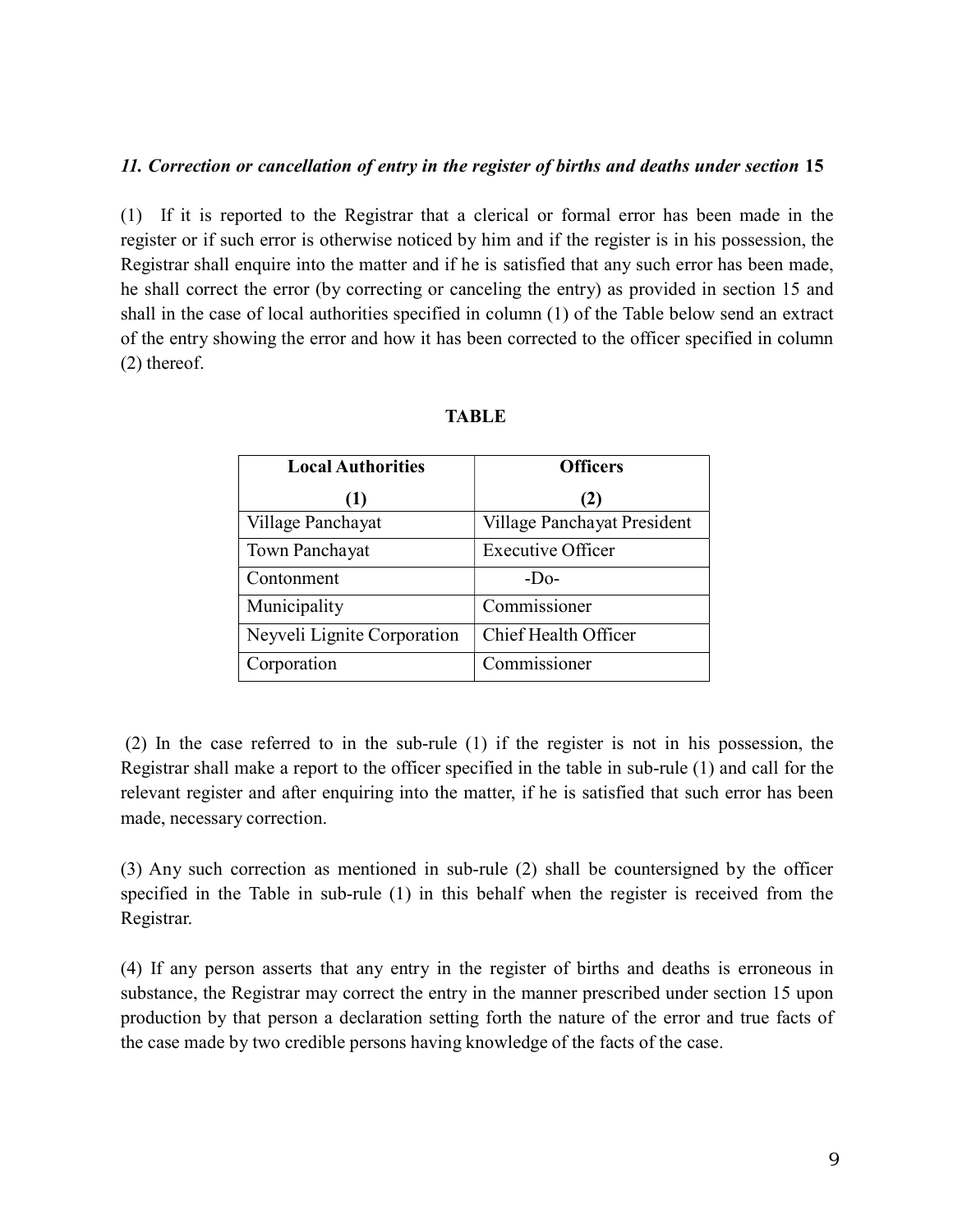(5) Not withstanding anything contained in sub-rules (1) and (4), the Registrar shall make a report of any correction of the kind referred to therein giving necessary details to the officer specified in the table in sub-rule (1).

(6) If it is proved to the satisfaction of the Registrar that any entry in the register of births and deaths has been fraudulently or improperly made, he shall make a report giving necessary details to the officer authorized by the Chief Registrar by general or special order in this behalf under section 25 and on hearing from him take necessary action in the matter.

(7) In every case in which an entry is corrected or cancelled under this rule, intimation thereof should be sent to the permanent address of the person who has given information under section 8 or section 9.

12. Form of register under section  $16 - 1/(1)$  The legal part of the [Form Nos. 1, 2 and 3 shall be the Form No. 7, 8 and 9 and shall constitute the birth register, death register and still birth register respectively.]

(2) From  $1<sup>st</sup>$  January of each calendar year new registration number starting from 1 should be followed and continues till  $31<sup>st</sup>$  December of that year.

(3) An event which occurred in any previous year reported during the current year shall be recorded in the current year register only.

(4) A control register in <sup>2</sup>[Form No.14A] shall be maintained by the Tahsildar to watch receipt of returns from all registration units in the area and dispatch of the same to the Chief Registrar or to the officer specified by him in this behalf.

2. The expression was substituted for the expression 'Form 15'

<sup>1.</sup> These words were substituted for the words

 <sup>&</sup>quot;The Legal Part of Form 2, 3 and 4 shall be Form 8,9 and 10 and shall constitute the Birth Register, Death Register and Still Birth Register respectively.

vide G.O.Ms.No.85 Health& Family Welfare (AB2) Department, dated.29.04.2003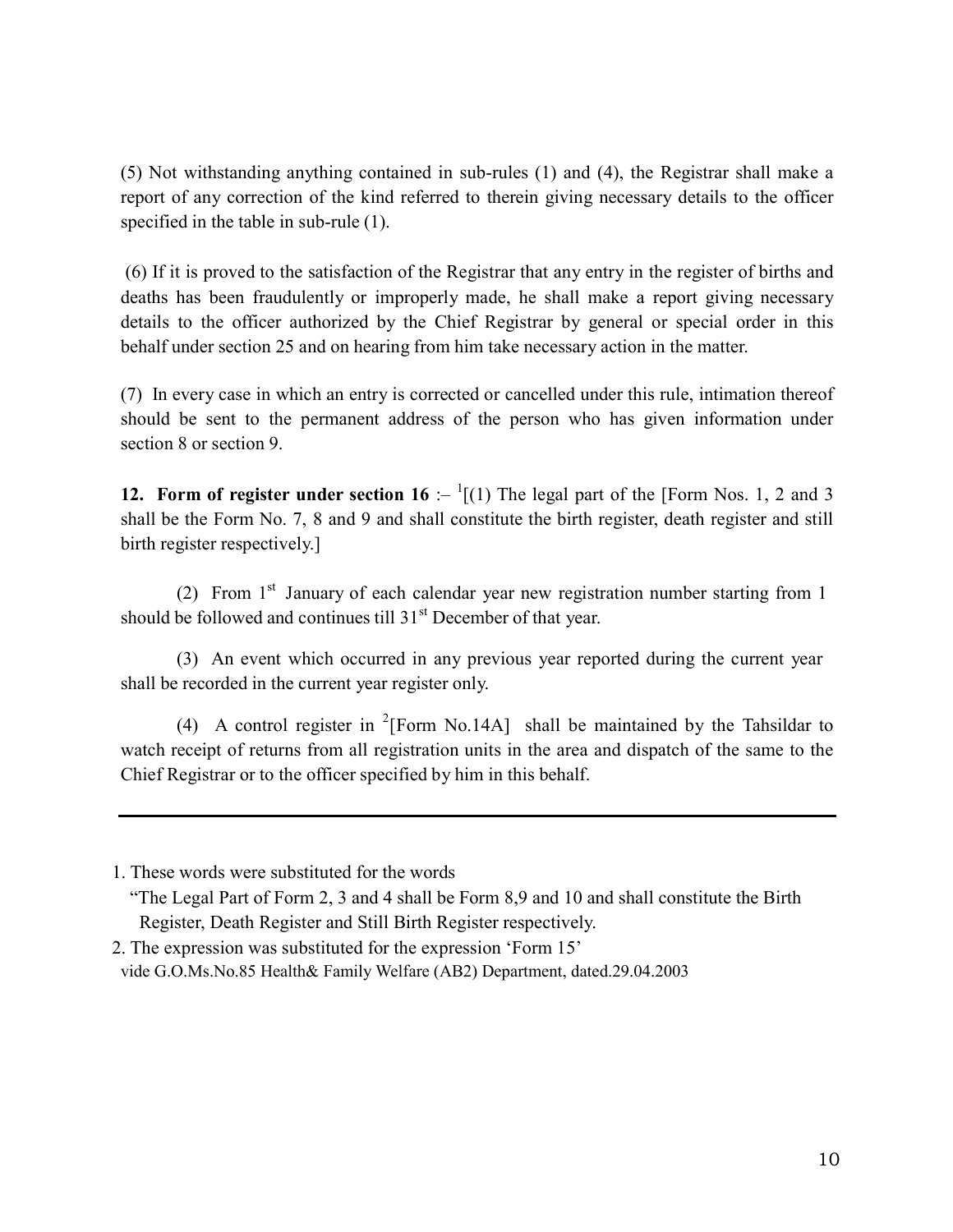13. Fees and postal charges payable under section  $17: - (1)$  The fees payable for a search to be made, an extract or a non-availability certificate to be issued under section 17 shall be as follows –

|                                                                                            | Rs.       |
|--------------------------------------------------------------------------------------------|-----------|
| $\frac{1}{1}$ (a) Search for a single entry in the first year for which the search is made | $100/-$   |
| (b) For every additional year for which the search is continued                            | $100/-$   |
| (c) For granting extract relating to each birth or death                                   | $200/-$   |
| (d) For every additional copies of extract                                                 | $200/-$   |
| (e) For granting non-availability certificate                                              | $100/-$ ] |

Provided that no fee shall be payable by any officer of the Government of Tamil Nadu or by any member of the staff of Estate duty circles duly authorized by their officers or by any person duly authorized by the District Soldiers, Sailors and Airmen's Board for searching or for obtaining an extract or for giving non-availability certificate of birth or death from any registrar for a bonafide public purpose, including the investigation of pension claims from families of deceased Indian Military Personnel.

(2) Any such extract in regard to a birth or death shall be issued in  $^{2}$ [Form No.5 or in Form No.6] as the case may be and shall be certified in the manner provided for in section 76 of the Indian Evidence Act, 1872, (Act 1 of 1872), in the case of local authorities specified in column (1) of the table below by the Registrar or the Officers specified in the corresponding entries in column (2) thereof:

| <b>TABLE</b>                 |                                                                                                                                                                |  |
|------------------------------|----------------------------------------------------------------------------------------------------------------------------------------------------------------|--|
| <b>Local Authorities (1)</b> | Officers (2)                                                                                                                                                   |  |
| Village Panchayat            | Panchayat President and Executive Officer (till<br>Village                                                                                                     |  |
| Town Panchayat               | the expiry of two years after the close of the calendar year to<br>which the register relates).<br>Sub-Registrar of Assurance (after the expiry of two years). |  |
| Contonment                   | <b>Executive Officer</b>                                                                                                                                       |  |
| Municipality                 | Commissioner                                                                                                                                                   |  |
| Corporation                  | $-DO$                                                                                                                                                          |  |
| Neyveli Lignite Corporation  | Chief Health Officer                                                                                                                                           |  |

(3) If any particular event of birth or death is not found registered, the Registrar or the officers specified in column 2 of the Table under sub-rule 2 shall issue a non-availability certificate in  ${}^{3}$ [Form No.10].

(4) Any such extracts or non-availability certificate may be furnished to the person asking for it or sent to him by post on payment of the postal charges there for.

1.The expression were substituted for the expression

(a) search for a single entry in the first year for which the search is made Rs.2.00/-

- (b)for every additional year for which the search continued Rs.2.00/- (c) for granting extract relating to each birth or death Rs.5.00/-
- (d) for granting non-availability certificate of birth or death Rs.2.00/ vide G.O.Ms.No.360Health&FamilyWelfare (AB2) Department, dated.12.10.2017
- 2. The expression was substituted for the expression "Form No.6 or in Form No.7"
- 3. The expression was substituted for the expression "Form No.11"

vide G.O.Ms.No.85 Health& Family Welfare (AB2)Dept, dated.29.04.2003.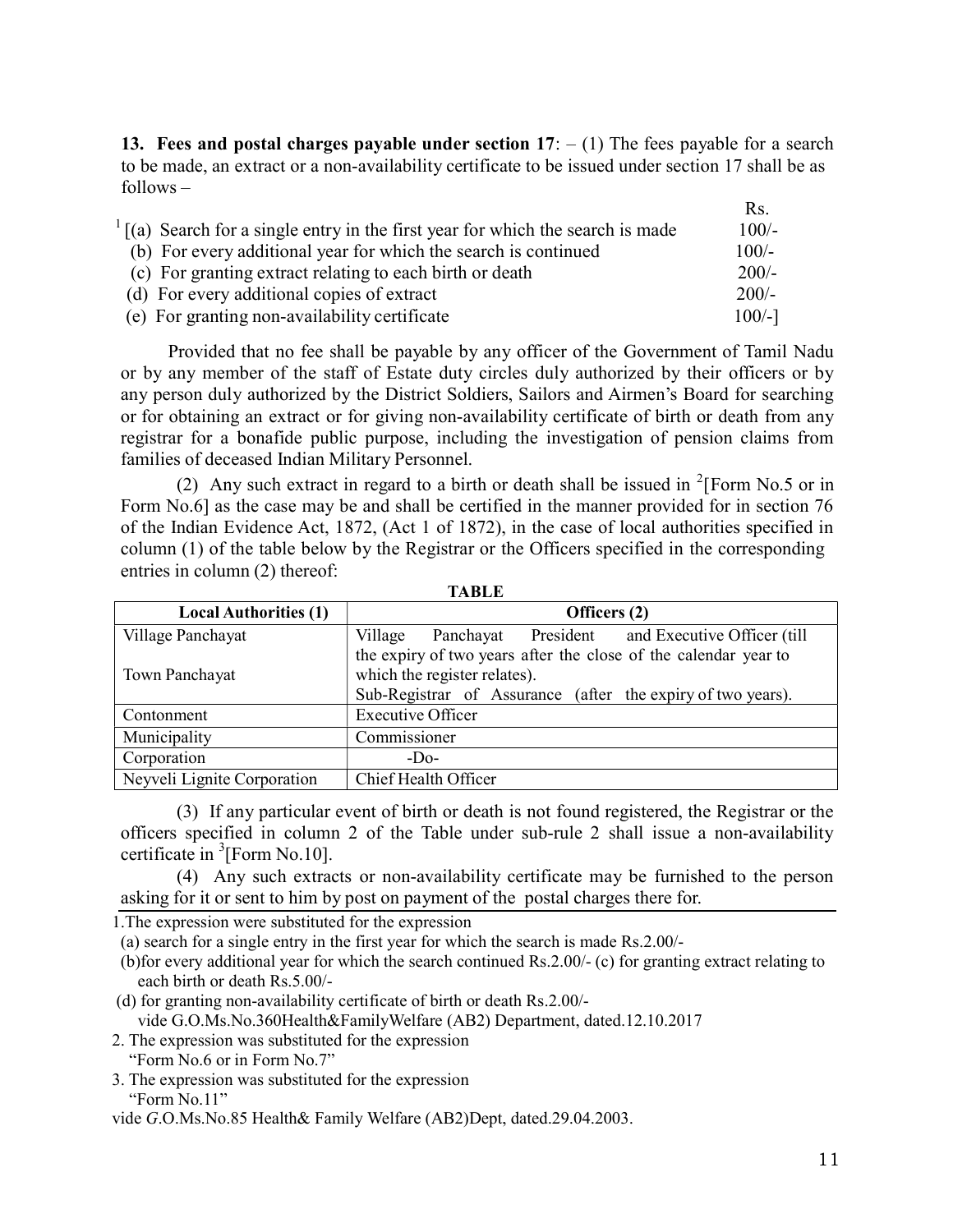## 14. Interval and forms of periodical returns under sub-section  $(1)$  of section  $19 -$

 $1$ [(1) Every Registrar shall after completing the process of registration send all the statistical parts of the reporting forms relating to each month along with a summary monthly report in Form No.11 for Birth, Form No.12 for deaths, and Form No.13 for Still Births to the Chief Registrar or the officer specified by him in this behalf on or before the  $5<sup>th</sup>$  of the following month].

(2) The officer so specified shall forward all such statistical parts of the reporting forms received by him to the Chief Registrar or the officer specified by him, not later than 10<sup>th</sup> of that month.

**15.** Statistical report under sub-section (2) of section 19: <sup>2</sup>[The Statistical report under sub- section (2) of section 19 shall contain the tables in the prescribed formats appended to these rules and shall be compiled for each year before the  $31<sup>st</sup>$  July of the year immediately following and shall be published as soon as may be thereafter but in any case not late that five months from that date].

16. Conditions for compounding offences under section  $23$  :– (1) Any offence punishable under section 23 may, either before or after the institution of criminal proceeding under this Act, be compounded by an officer authorized by the Chief Registrar by a general or special order in this behalf, if the officer so authorized is satisfied that the offence was committed through inadvertence or oversight or for the first time.

(2) Any such offence may be compounded on payment of such sum, not exceeding rupees fifty for offences under sub-sections (1), (2) and (3) and rupees ten for offences under sub-section (4) of section 23 as the said officer may think fit.

vide G.O.Ms.No.85 Health& Family Welfare (AB2)Department, dated.29.04.2003

<sup>1.</sup> These words were substituted for the words

<sup>&</sup>quot;Every Registrar shall after completing the process of registration send all the statistical part of the reporting forms relating to each month along with a summary monthly report in form 12, 13 and 14 to the Chief Registrar or the office specified by him in their behalf on or before the  $5<sup>th</sup>$  of the following month.

<sup>2.</sup> These words were substituted for the words

The statistical report under Sub-section (2) of section 19 shall be in Form 16 and shall be compiled for each year before the 31<sup>st</sup> July of the year immediately following shall be published as a Government publication in the form of a booklet as soon as may be thereafter but in any case not later than five months from that date.